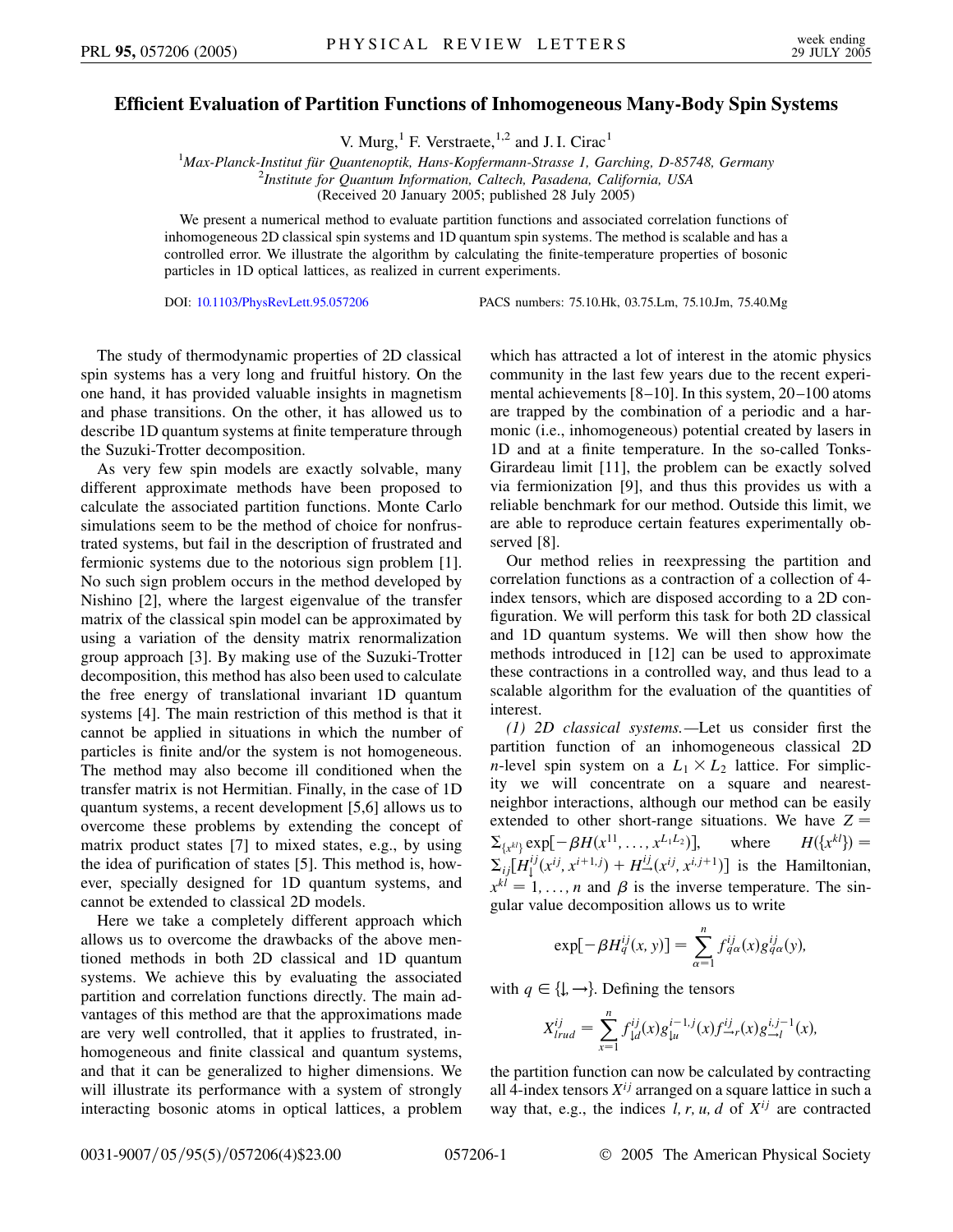with the indices  $r, l, d, u$  of the respective tensors  $X^{i,j-1}$ ,  $X^{i,j+1}$ ,  $X^{i-1,j}$ ,  $X^{i+1,j}$ . In order to determine the expectation value of a general operator of the form  $O({x^{kl}})$  =  $Z\prod_{ij}O^{ij}(x^{ij})$ , one just has to replace each tensor  $X^{ij}$  by

$$
X_{lrud}^{ij}(O^{ij}) = \sum_{x=1}^{n} O^{ij}(x) f_{ld}^{ij}(x) g_{lu}^{i-1,j}(x) f_{\rightarrow r}^{ij}(x) g_{\rightarrow l}^{i,j-1}.
$$

*(2) 1D quantum systems.—*We consider the partition function of an inhomogeneous 1D quantum system composed of *L n*-level systems,  $Z = \text{Tr} \exp(-\beta H)$ . It is always possible to write the Hamiltonian *H* as a sum  $H = \sum_k H_k$  with each part consisting of a sum of commuting terms. Let us, for simplicity, assume that  $H = H_1 + H_2$ and that only local and 2-body nearest-neighbor interactions occur, i.e.,  $H_k = \sum_i O_k^{i,i+1}$  and  $[O_k^{i,i+1}, O_k^{j,j+1}] = 0$ , with  $i, j = 1, \ldots, L$ . The more general case can be treated in a similar way. Let us now consider a decomposition

$$
\exp\left(-\frac{\beta}{M}O_k^{i,i+1}\right) = \sum_{\alpha=1}^{\kappa} \hat{S}_{k\alpha}^i \otimes \hat{T}_{k\alpha}^{i+1}.
$$
 (1)

The singular value decomposition guarantees the existence of such an expression with  $\kappa \leq n^2$ . As we will see later, a smart choice of  $H = \sum_k H_k$  can typically decrease  $\kappa$  drastically. Making use of the Suzuki-Trotter formula [13],  $Z = Tr\left[\prod_k \exp\left(-\frac{B}{M}H_k\right)\right]^M + O\left[\frac{1}{M}\right]$ , it can be readily seen that the partition function can again be calculated by contracting a collection of 4-index tensors  $X^{ij}$  defined as

$$
X_{(ll')(rr')ud}^{ij} \equiv [\hat{T}_{1l}^j \hat{S}_{1r}^j \hat{T}_{2l'}^j \hat{S}_{2r'}^j]_{[ud]},
$$

where the indices  $(l, l')$  and  $(r, r')$  are combined to yield a single index that may assume values ranging from 1 to  $\kappa^2$ . Note that now the tensors  $X^{ij}$  and  $X^{i'j}$  coincide, and that the indices *u* of the first and *d* of the last row have to be contracted with each other as well, which corresponds to a classical spin system with periodic boundary conditions in the vertical direction. A general expectation value of an operator of the form  $Q = ZQ^1 \otimes \cdots \otimes Q^N$  can also be reexpressed as a contraction of tensors with the same structure: it is merely required to replace each tensor  $X^{1j}$ in the first row by

$$
X_{(ll')(rr')ud}^{1j}(O^j) = [O^j \hat{T}_{1l}^j \hat{S}_{1r}^j \hat{T}_{2l'}^j \hat{S}_{2r'}^j]_{[ud]}.
$$

*(3) Tensor contraction.—*In the following, we adapt the algorithm introduced in [14] in order to contract the tensors *Xij* introduced above in a controlled way. The main idea is to express the objects resulting from the contraction of tensors along the first and last column in the 2D configuration as matrix product states (MPS) and those obtained along the columns 2, 3, ...,  $L-1$  as matrix product operators (MPO) [5]. More precisely, we define

$$
\langle \mathbb{X}^1 | := \sum_{r_1...r_M=1}^m \text{Tr}(X_{r_1}^{11} \dots X_{r_M}^{M1}) \langle r_1 \dots r_M |,
$$
  

$$
|\mathbb{X}^L \rangle := \sum_{l_1...l_M=1}^m \text{Tr}(X_{l_1}^{1L} \dots X_{l_M}^{ML}) | l_1 \dots l_M \rangle,
$$
  

$$
\mathbb{X}^j := \sum_{l_1,r_1,...=1}^m \text{Tr}(X_{l_1r_1}^{1j} \dots X_{l_Mr_M}^{Mj}) | l_1 \dots \rangle \langle r_1 \dots |,
$$

where  $m = n$  for 2D classical systems and  $m = \kappa^2$  for 1D quantum systems. These MPS and MPO are associated to a chain of *M m*-dimensional systems and their virtual dimension amounts to  $D = n$ . Note that for 2D classical systems the first and last matrices under the trace in the MPS and MPO reduce to vectors. The partition function (and similarly other correlation functions) reads  $Z =$  $\langle \mathbb{X}^1 | \mathbb{X}^2 \cdots \mathbb{X}^{L-1} | \mathbb{X}^L \rangle$ . Evaluating this expression iteratively by calculating step by step  $\langle X^j | := \langle X^{j-1} | X^j \text{ for } j =$  $2, \ldots, L-1$  fails because the virtual dimension of the MPS  $\langle X^j \rangle$  increases exponentially with *j*. A way to circumvent this problem is to replace in each iterative step the MPS  $\langle X^j |$  by a MPS  $\langle \tilde{X}^j |$  with a reduced virtual dimension  $\tilde{D}$  that approximates the state  $\langle X^j |$  best in the sense that the norm  $\delta K := ||\langle X^j| - \langle \tilde{X}^j| ||$  is minimized. Because of the fact that this cost function is multiquadratic in the variables of the MPS, this minimization can be carried out very efficiently [5,12,14]; the exponential increase of the virtual dimension can hence be prevented and the iterative evaluation of *Z* becomes tractable, such that an approximation to the partition function can be obtained from  $Z \simeq \langle \tilde{\mathbb{X}}^{L-1} | \mathbb{X}^L \rangle$ . The accuracy of this approximation



FIG. 1. (a) Free energy of the 2D Ising model  $(J = 1)$  on a  $50 \times 50$  lattice. (b) and (c) Density and (quasi)-momentum distribution in the Tonks-Girardeau gas limit, plotted for  $\beta J =$  $1, L = 40, N = 21, \text{ and } V_0/J = 0.034.$  In all parts, the numerical results for  $\tilde{D} = 2$  ( $\tilde{D} = 8$ ) are represented by dots (crosses) and the exact solution is illustrated by the solid line. From the insets, the error of the numerical results can be gathered. For comparison, in (a) the exact solution for the infinite-lattice case is also plotted (dashed line).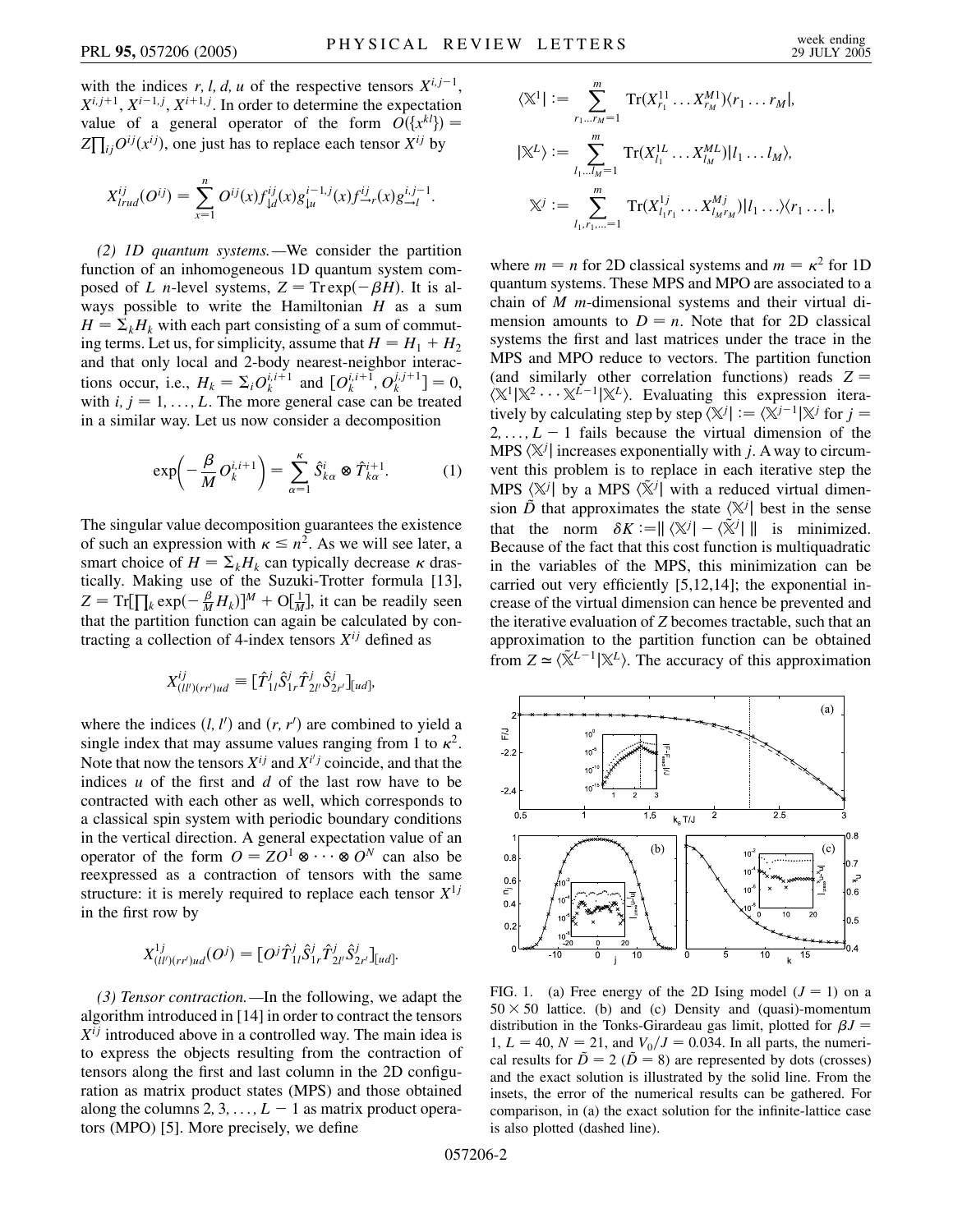depends only on the choice of the reduced dimension  $\tilde{D}$ and the approximation becomes exact for  $\tilde{D} \ge D^L$ . As the norm  $\delta K$  can be calculated at each step,  $\tilde{D}$  can be increased dynamically if the obtained accuracy is not large enough. In the worst case scenario, such as in the NP-complete Ising spin glasses [15],  $\tilde{D}$  will probably have to grow exponentially in *L* for a fixed precision of the partition function. But in less pathological cases it seems that *D*~ only has to grow polynomially in *L*; indeed, the success of the methods developed by Nishino [2] in the translational invariant case indicate that even a constant  $\tilde{D}$  will produce very reliable results.

*(4.a) Illustration: 2D Ising model.—*The 2D Ising model on a  $L \times L$  lattice is one of very few nontrivial classical problems that is exactly solvable and shows a phase transition [16]. It is described by the Hamiltonian  $H =$  $J\Sigma_{\langle i,j\rangle}$ *s<sub>i</sub>s<sub>j</sub>*, where  $s_i = \pm 1$ . We have used this model as a first benchmark for our algorithm by comparing the exact solution for the free energy to our numerical results. The outcomes for the special case of a  $50 \times 50$  lattice, antiferromagnetic coupling  $(J = 1)$  and periodic boundary conditions can be gathered from Fig. 1. In this figure, numerical results for  $\tilde{D} = 2$  and  $\tilde{D} = 8$  are shown. From the inset, it can be gathered that the error of these results is maximal at the critical temperature  $k_B T_c / J \sim 2.2692$  at which the phase transition takes place. At this temperature, the error is of order  $10^{-2}$  for  $\tilde{D} = 2$  and decreases significantly for  $\tilde{D} = 8$ .

*(4.b) Illustration: Bosons in optical lattices.—*A system of trapped bosonic particles in a 1D optical lattice of *L* sites is described by the Bose-Hubbard Hamiltonian [17]

$$
H = -J\sum_{i=1}^{L-1} (a_i^{\dagger} a_{i+1} + \text{H.c.}) + \frac{U}{2}\sum_{i=1}^{L} \hat{n}_i (\hat{n}_i - 1) + \sum_{i=1}^{L} V_i \hat{n}_i,
$$

where  $a_i^{\dagger}$  and  $a_i$  are the creation and annihilation operators on site *i* and  $\hat{n}_i = a_i^\dagger a_i$  is the number operator. This Hamiltonian describes the interplay between the kinetic energy due to the next-neighbor hopping with amplitude *J* and the repulsive on-site interaction *U* of the particles. The last term in the Hamiltonian models the harmonic confinement of magnitude  $V_i = V_0(i - i_0)^2$ . The variation of the ratio  $U/J$  drives a phase-transition between the Mott-insulating and the superfluid phase, characterized by localized and delocalized particles, respectively [18]. Experimentally, the variation of  $U/J$  can be realized by tuning the depth of the optical lattice [17,19]. On the other hand, one typically measures directly the momentum distribution by letting the atomic gas expand and then measuring the density distribution. Thus, we will be mainly interested here in the (quasi)-momentum distribution  $n_k = \frac{1}{L} \sum_{r,s=1}^{L} \langle a_r^{\dagger} a_s \rangle e^{i2\pi k(r-s)/L}$ .

Our goal is now to study with our numerical method the finite-temperature properties of this system for different ratios  $U/J$ . We thereby assume that the system is in a thermal state corresponding to a grand canonical ensemble with chemical potential  $\mu$ , such that the partition function is obtained as  $Z = \text{Tr}e^{-\beta(H - \mu \hat{N})}$ . Here,  $\hat{N} = \sum_{i=1}^{L} \hat{n}_i$  represents the total number of particles. For the numerical study, we assume a maximal particle number *q* per lattice site, such that we can project the Hamiltonian *H* on the subspace spanned by Fock states with particle numbers per site ranging from 0 to *q*. The projected Hamiltonian *H*~ then describes a chain of *L* spins, with each spin acting on a Hilbert space of dimension  $n = q + 1$ . A Trotter decomposition that turns out to be advantageous for this case is  $e^{-\beta(\tilde{H}-\mu\tilde{N})} = (\hat{V}^{\dagger}\hat{V})^M + O[\frac{1}{M^2}],$  with  $\tilde{H} = H_R + H_S + H_S$  $H_T$ ,  $H_R = -\frac{J}{2} \sum_{i=1}^{L-1} R^{(i)} R^{(i+1)}$ ,  $H_S = -\frac{J}{2} \sum_{i=1}^{L-1} S^{(i)} S^{(i+1)}$ ,  $H_T = \sum_{i=1}^L T^{(i)}$ ,  $R^{(i)} = \tilde{a}_i^{\dagger} + \tilde{a}_i$ ,  $S^{(i)} = -i(\tilde{a}_i^{\dagger} - \tilde{a}_i)$ ,  $T^{(i)} =$  $\frac{1}{2}\tilde{n}_i(\tilde{n}_i-1) + V_i\tilde{n}_i$ , and  $\hat{V} = e^{-\frac{\beta}{2M}H_R}e^{-\frac{\beta}{2M}H_S}e^{-\frac{\beta}{2M}(H_T-\mu\hat{N})}$ .  $\overline{\tilde{a}}_i^{\dagger}$ ,  $\tilde{a}_i$ , and  $\tilde{n}_i$  thereby denote the projections of the creation, the annihilation, and the number operators  $a_i^{\dagger}$ ,  $a_i$ , and  $n_i$  on the *q*-particle subspace. The decomposition (1) of all two-particle operators then straightforwardly leads to a set of 4-index tensors  $X_{lrud}^{ij}$ , with indices *l* and *r* ranging from 1 to  $(q + 1)^3$  and indices *u* and *d* ranging from 1 to  $q + 1$ . Note that the typical second order Trotter decomposition with  $H = H_{\text{even}} + H_{\text{odd}}$  would make the indices *l* and *r* 

range from 1 to  $(q + 1)^6$ . Let us start out by considering the limit  $U/J \rightarrow \infty$  in which double occupation of single lattice sites is prevented and the particles in the lattice form a Tonks-Girardeau gas [9]. In this limit, the Bose-Hubbard Hamiltonian maps to the Hamiltonian of the exactly solvable (inhomogeneous) *XX* model, which allows to benchmark our algorithm. The comparison of our numerical results to the exact results can be gathered from Fig. 1. Here, the density and the (quasi)-momentum distribution are considered for the special case  $\beta J = 1$ ,  $L = 40$ ,  $N = 21$ , and  $V_0/J = 0.034$ . The numerical results shown have been obtained for Trotter-number  $M = 10$  and two different reduced virtual



FIG. 2. Density and (quasi)-momentum distributions for interaction strengths  $U/J = 4$  and 8. Here,  $\beta J = 1, L = 40, N = 21$ , and  $M = 10$ . Numerical results were obtained for  $q = 2$  (plussigns),  $q = 3$  (crosses), and  $q = 4$  (solid line). For comparison, the distributions for  $U/J = 0$  (dotted lines) and  $U/J \rightarrow \infty$ (dash-dotted lines) are also included.